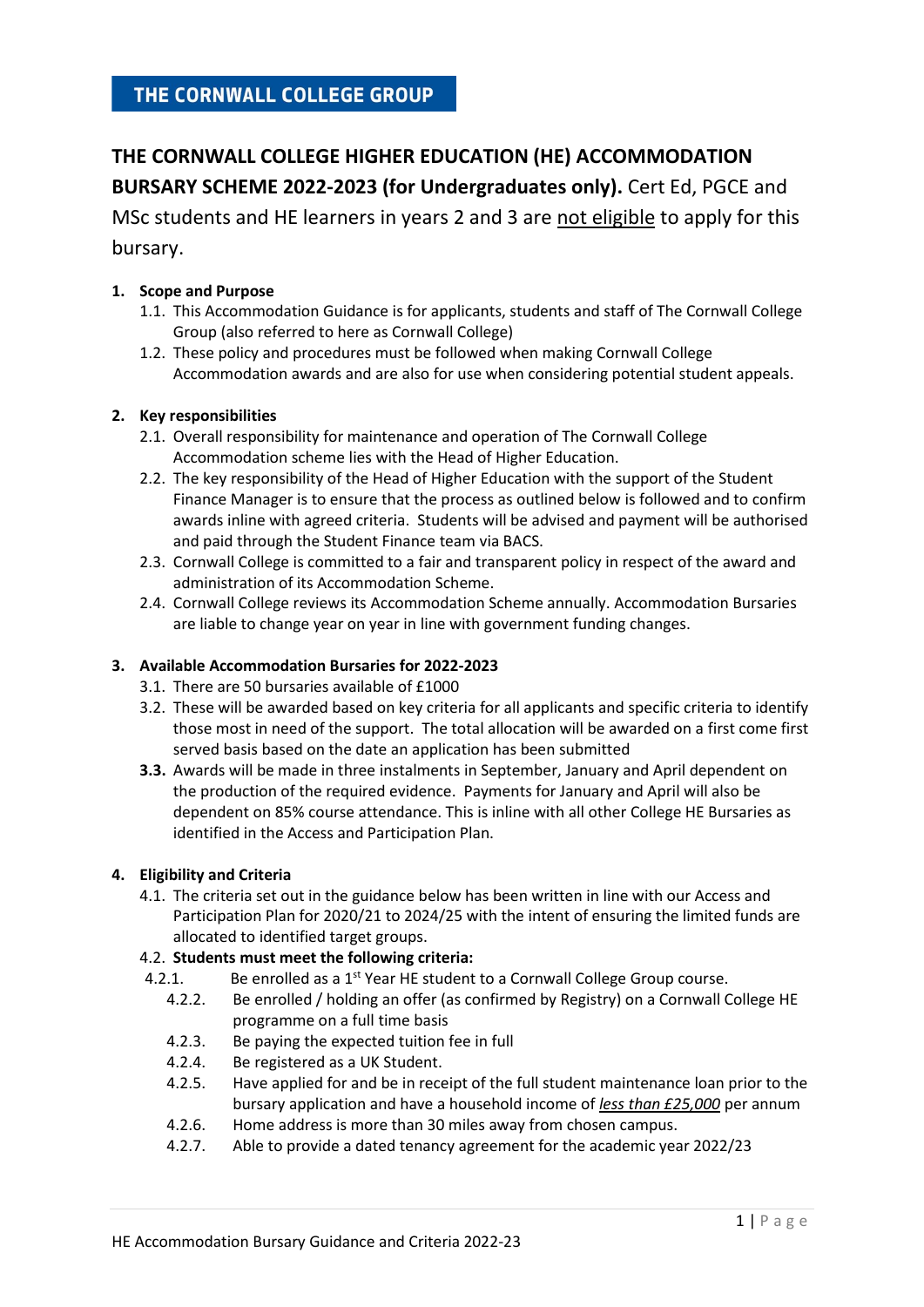## THE CORNWALL COLLEGE GROUP

#### **Administration Process for 2022-2023 for Bursaries administered by Cornwall College**

#### **5. Application**

- 5.1. The opening date for applications is **1 st June 2022** and you will be able to apply via The Cornwall College Group website
- 5.2. When applying you will need to indicate that you are in receipt of a full maintenance loan and that your household income is below £25,000 per year.
- 5.3. If you are currently self-funding, you will need to supply evidence of household income. Evidence includes P60, payslips, bank statements.
- 5.4. The number of accommodation bursaries is limited and therefore meeting the eligibility criteria cannot guarantee an award. Bursaries will be awarded on a first come first served basis. In the event of more applications than funds available, we will use the date and time of application to make the final decision on the award.
- 5.5. Bursaries are awarded at the discretion of The Cornwall College Group and are not a student entitlement.
- 5.6. Applications must be submitted electronically, and received before noon on Friday 24<sup>th</sup> June 2022
- 5.7. Applications will be processed from  $1<sup>st</sup>$  July 2022 and notified after this date. A panel will review successful applications prior to awarding funds. We will inform all those who have been successful by Friday 8<sup>th</sup> July 2022.
- 5.8. We may contact successful applicants to provide a short online statement of the impact that the Accommodation Bursary has had on the ability to attend the course.

#### **6. Payment**

- 6.1. Bursaries will be paid in 3 instalments throughout the year on condition that the recipient has achieved a target of 85% attendance at college.
- 6.2. Where bursary eligibility changes (for example, due to non-attendance at college) Cornwall College will recover any payment by either:
	- 6.2.1. Reducing any subsequent bursary payments to recover the overpaid amount (this may occur where a student is continuing with their studies)
	- 6.2.2. Requesting the overpayment be repaid in full. Failure to repay the amount due may result in commencement of litigation.

#### **7. Outstanding fees and other monies owing to Cornwall College**

7.1. Where a student has fees or other monies owing to Cornwall College relating to their studies, Cornwall College may withhold the accommodation bursary payment until such time as the outstanding amount has been paid. Please see Cornwall College's Fees Policy for further information about non-payment of fees.

#### **8. Withdrawals**

8.1. Students must be fully enrolled at the time that the Bursary payment is due. No payment will be made to students who have interrupted or suspended their studies. Students who withdraw prior to the payment date will not be entitled to a pro rata payment.

#### **9. Appeals**

9.1. Unsuccessful applicants wishing to appeal should write to the Head of HE within 10 working days of the date of notification of the outcome of their application stating clearly the grounds for appeal.